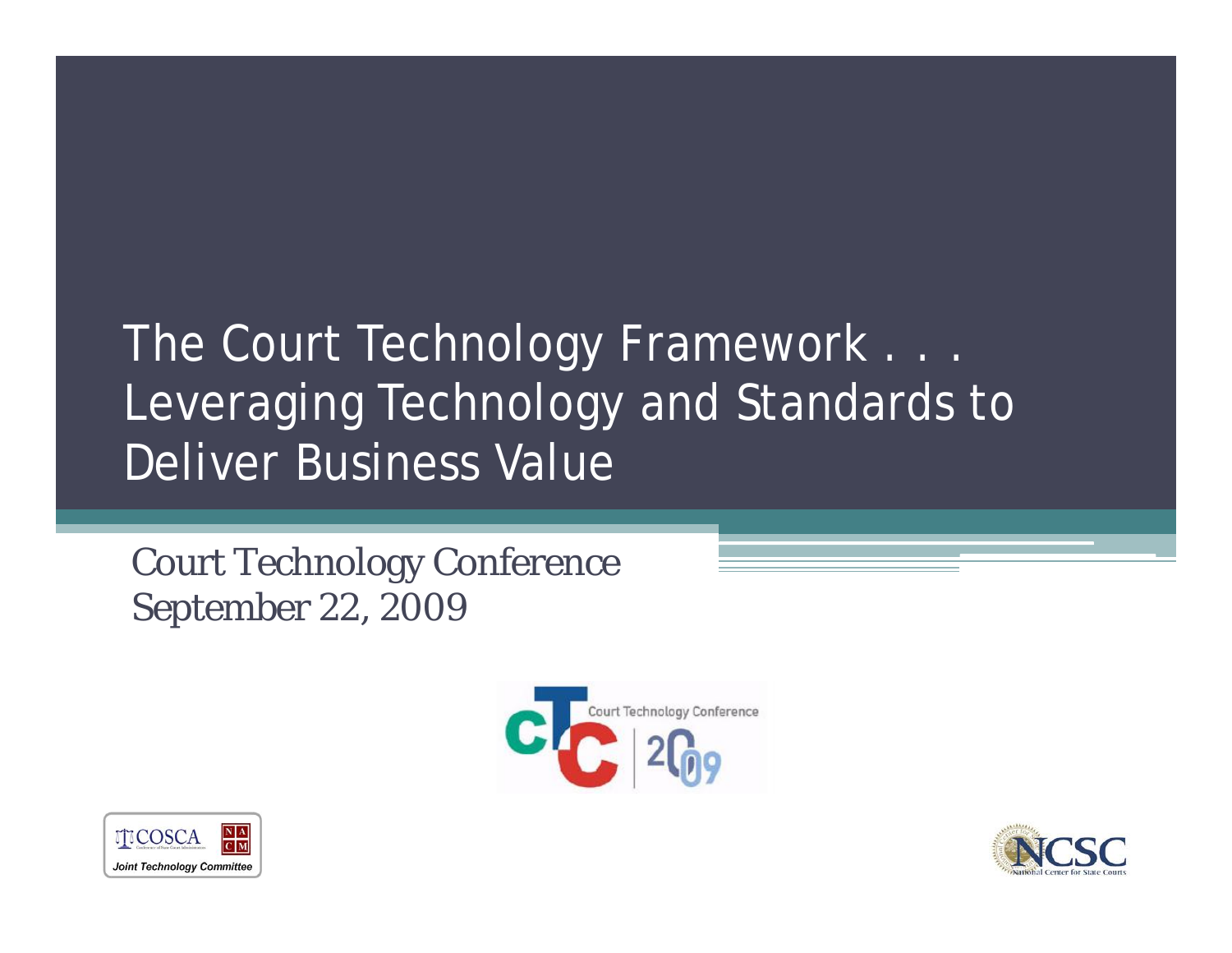### Introductions

Bob Wessels Court Manager, County Courts, Harris County, Texas

Jim Rebo CIO, New Jersey Courts

Larry Murphy Court Technology Consultant, NCSC

Jim Harris Senior Court Technology Associate, NCSC





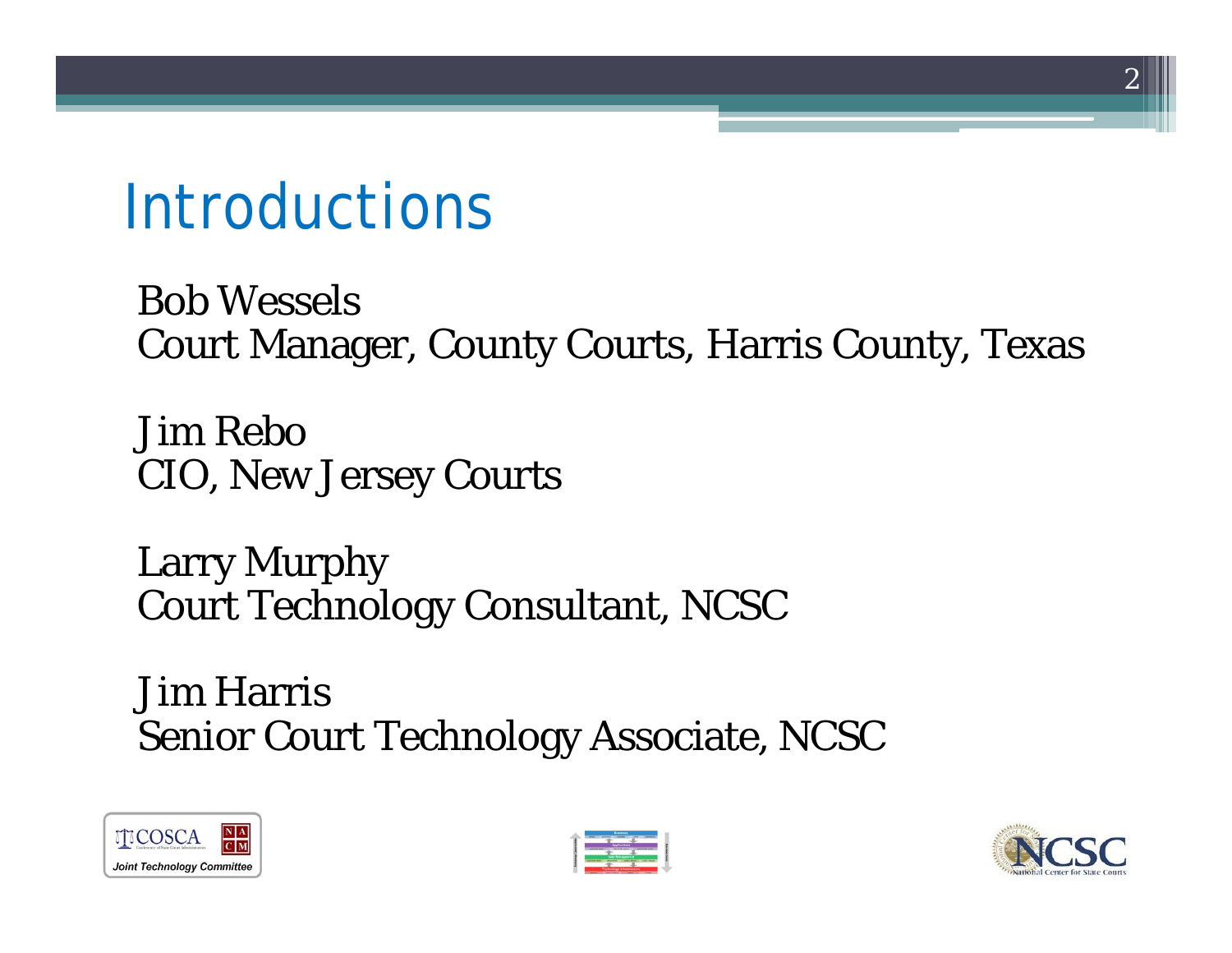# Joint Technology Committee (JTC)

- Established to provide guidance to the courts community in development of standards and more effective use of technology
- Representatives from:
	- Conference Of State Court Administrators (COSCA)
	- National Association for Court Management (NACM)
	- Judicial appointments by the National Center for State Courts (NCSC)
- Rely on Court Information Technology Officer Consortium (CITOC) for technical guidance and expertise
- NCSC Technology Division provides assistance with facilitation and technical expertise





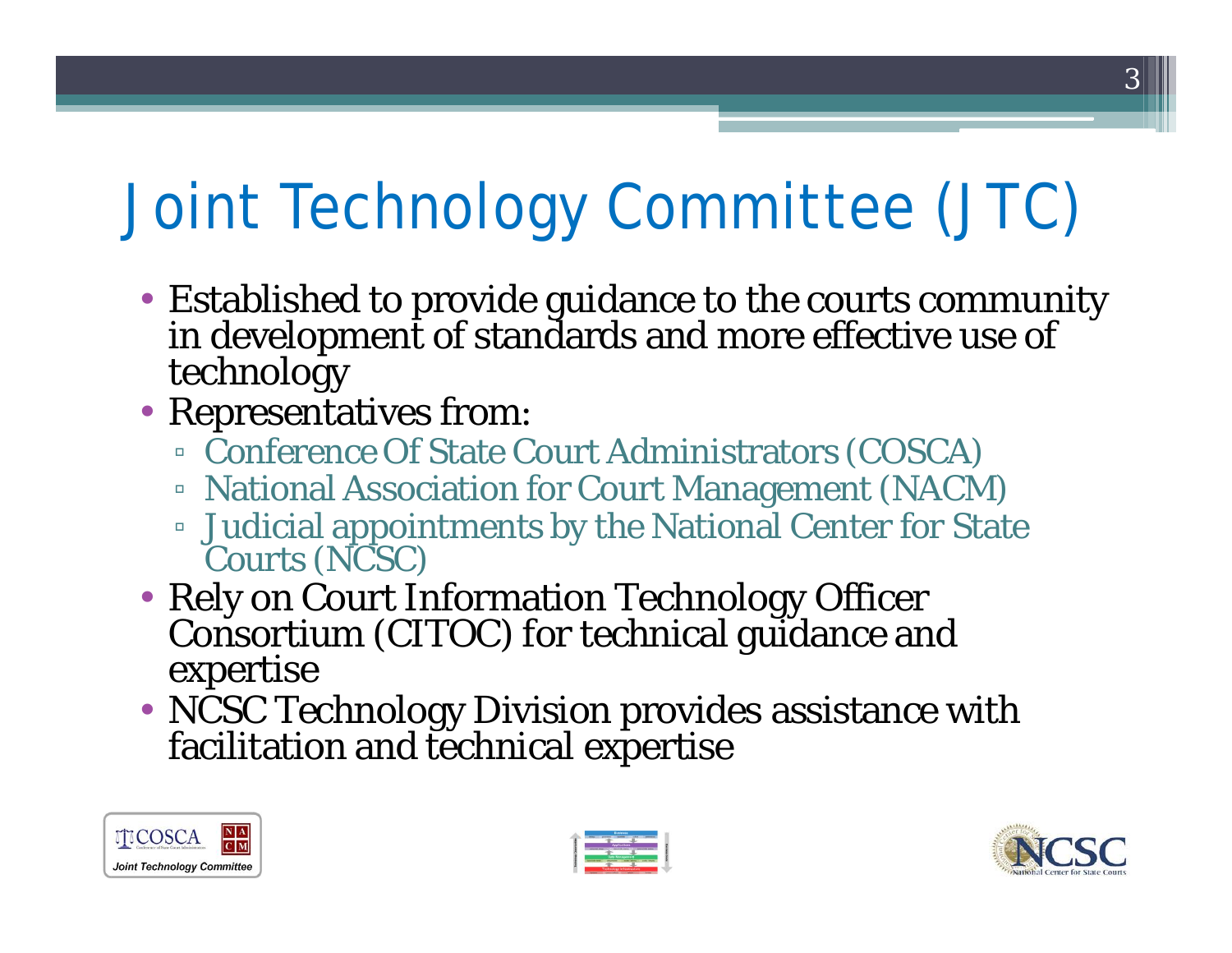### Challenges we face in implementing technology solutions

- Never-ending stream of emerging technologies and technical standards?
- Understanding the big picture
- Seizing opportunities to leverage use of technology
- Keeping focus on business goals and everchanging business requirements





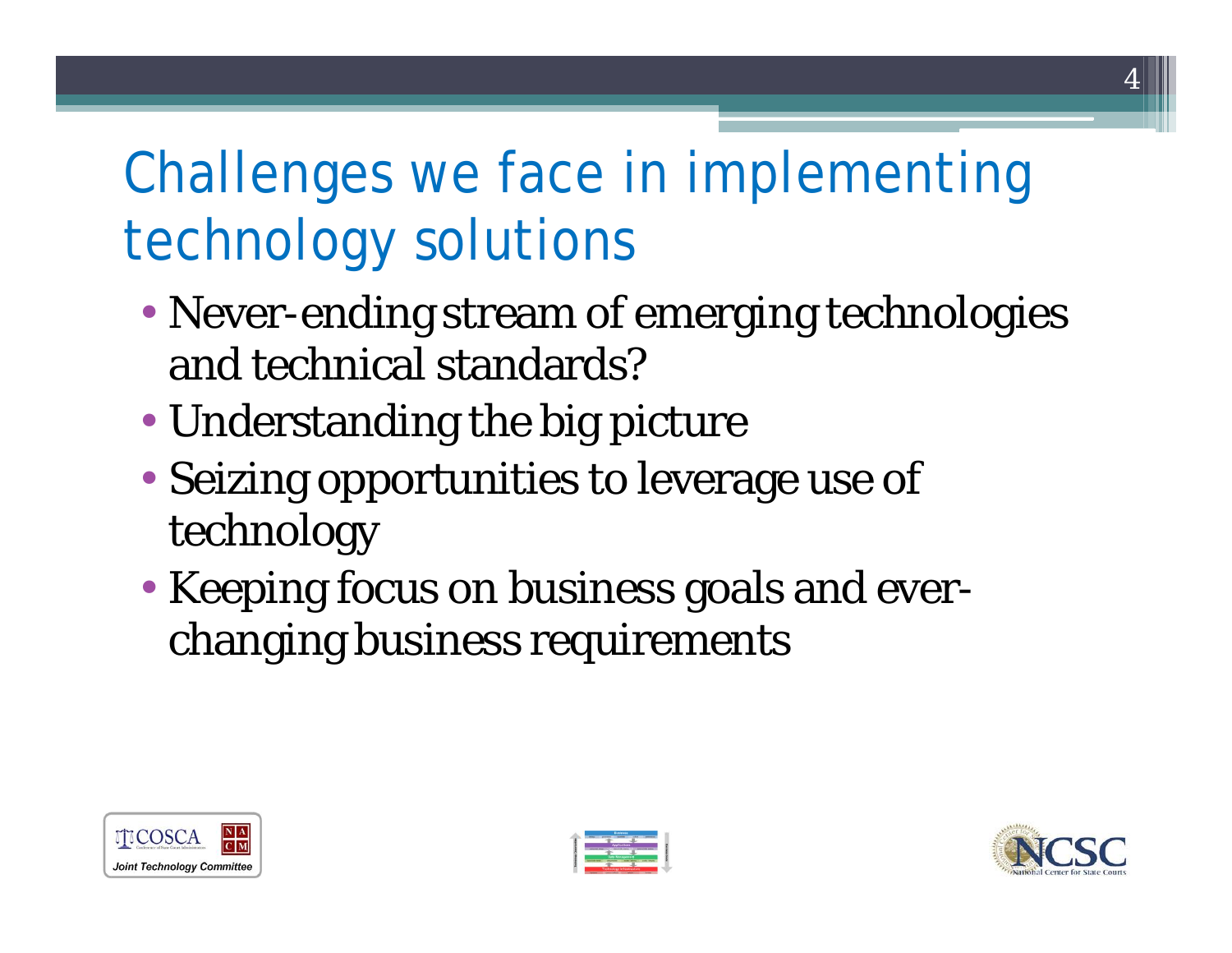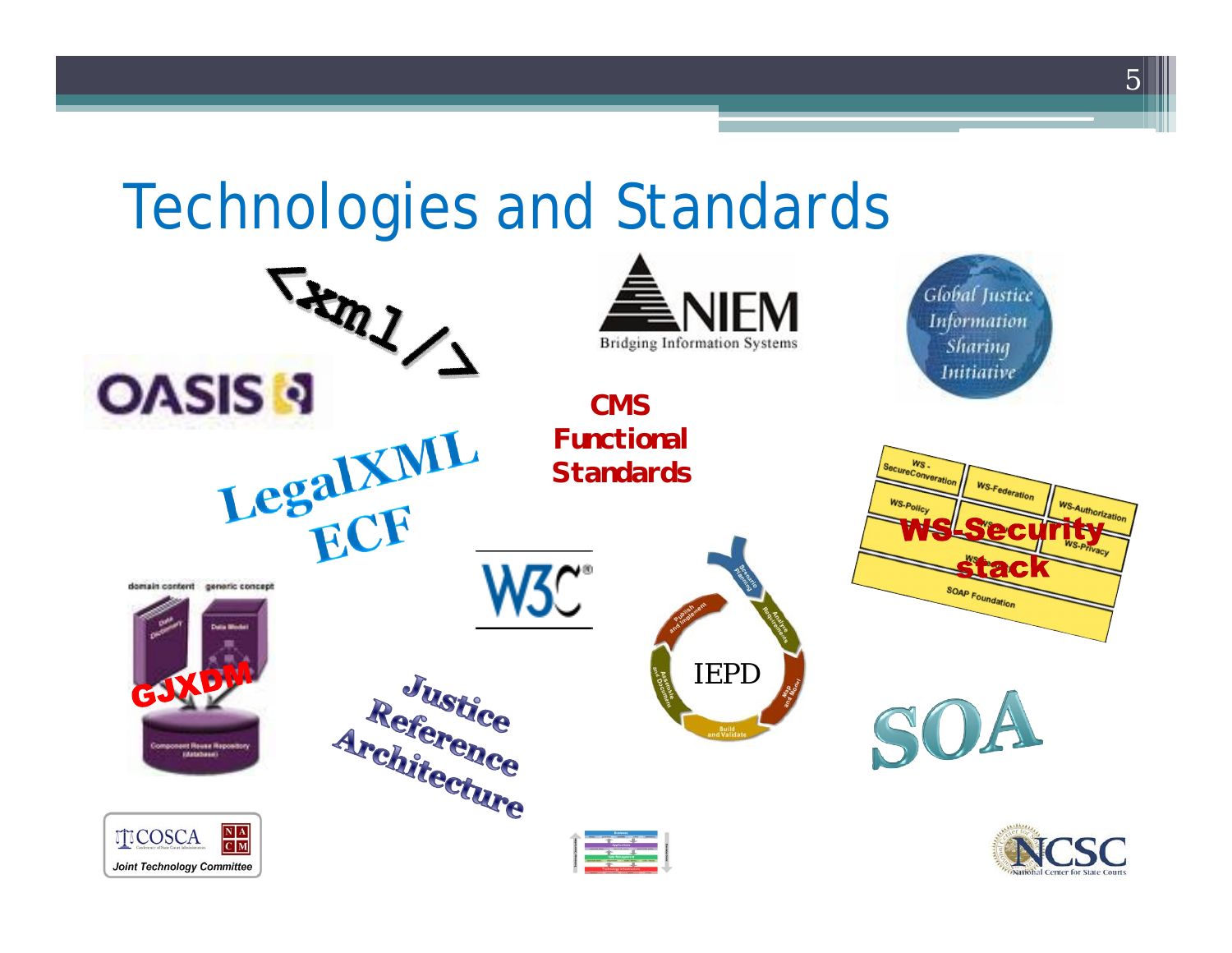# The Big Picture

- Many questions for courts and their IT managers to ponder:
	- What systems should I have in place?
	- What provisions should I make for sharing information with external partners?
	- What infrastructure should be deployed to support those systems and interfaces?
	- What are best practices in change management to overcome cultural barriers?
	- $\mathbf{L}$  . . .





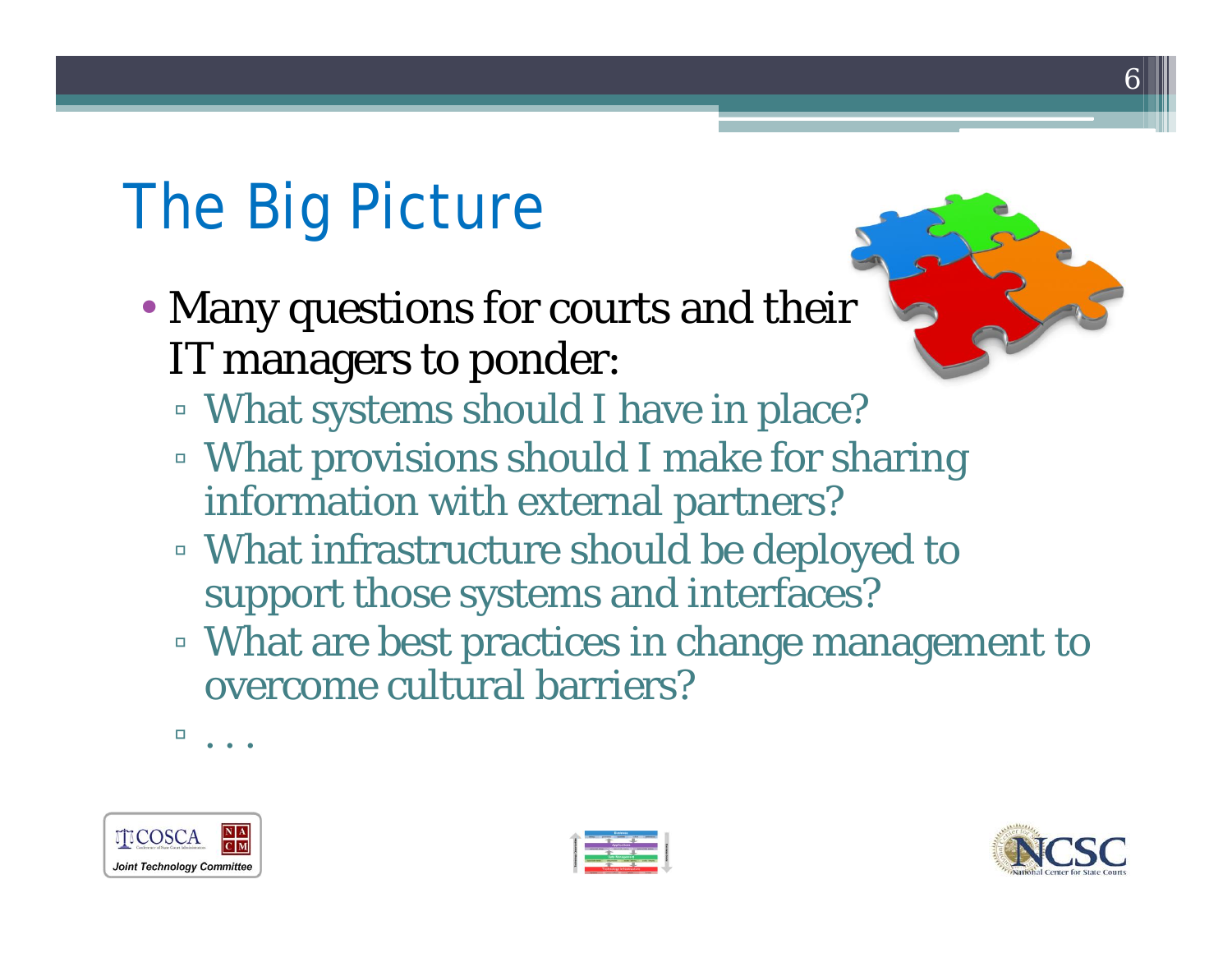# Keep the Focus on Business Goals

- Promote alignment of IT initiatives with business goals
- Technology doesn't really matter unless it's:
	- Solving a business problem
	- Helping to achieve a business goal more efficiently
	- Helping to achieve a business goal more effectively
- IT strategy should be business driven
- Sounds good in theory, but how?
- We should still find ways to leverage technology, even if those opportunities are not apparent





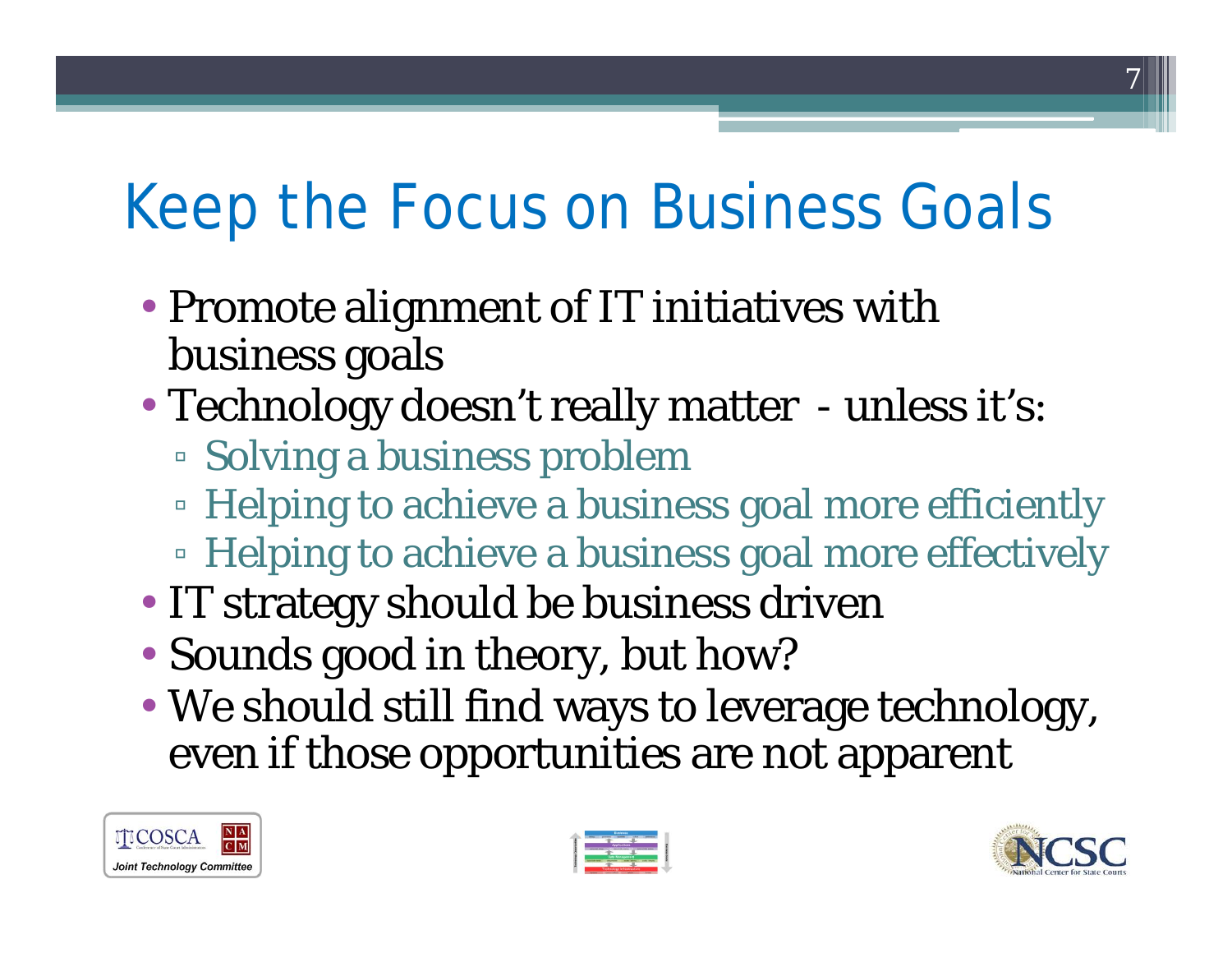### JTC Directive - Develop a technology framework for courts that will:

- 1. Provide an organized view of the increasingly complex landscape of technologies and related standards
- 2. Define a standard set of components and interfaces that make up a comprehensive court IT environment
- 3. Help courts more readily identify opportunities for improved efficiency and cost savings through the use of technology
- 4. Promote alignment of IT initiatives with business goals of the court





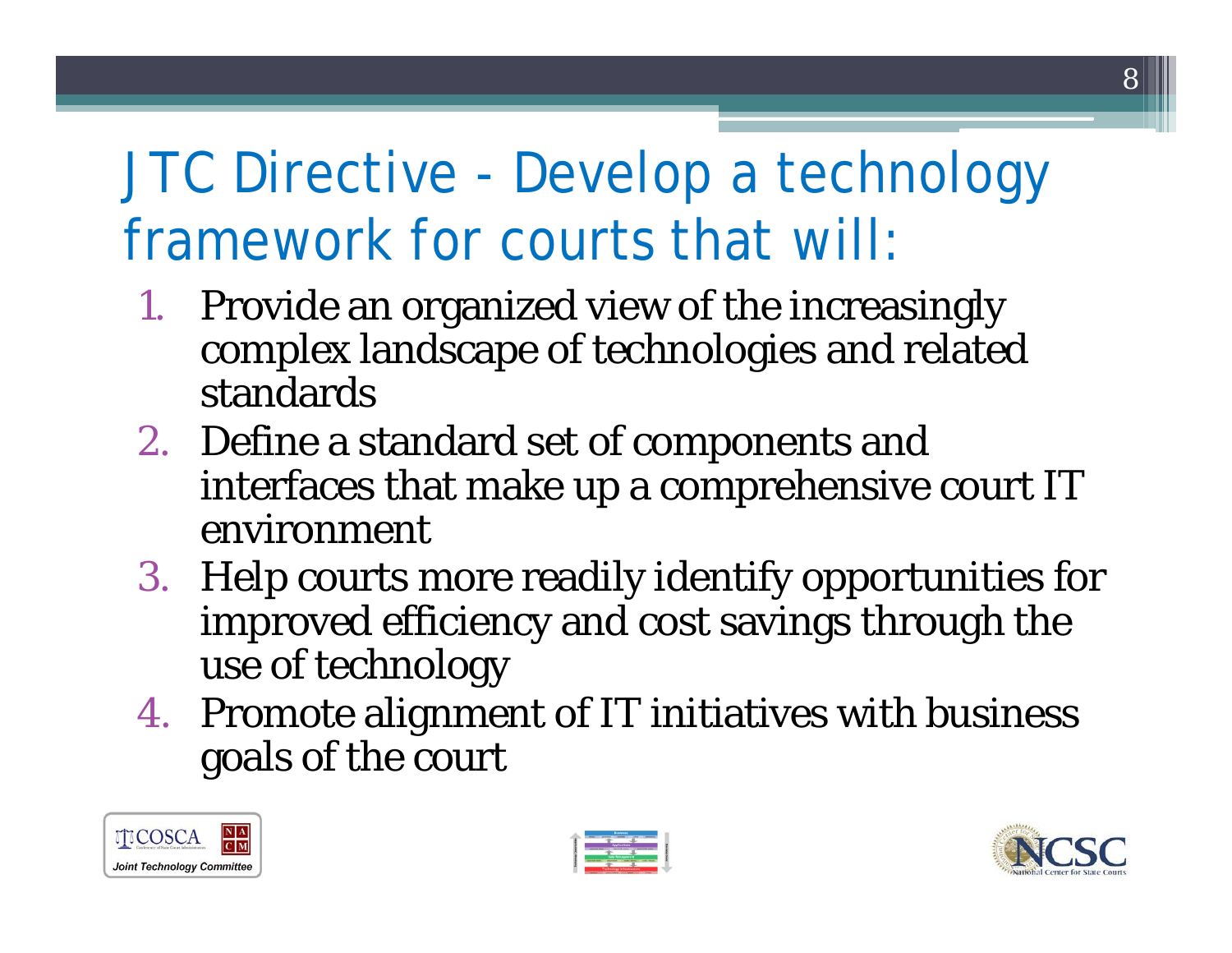### The Court Technology Framework







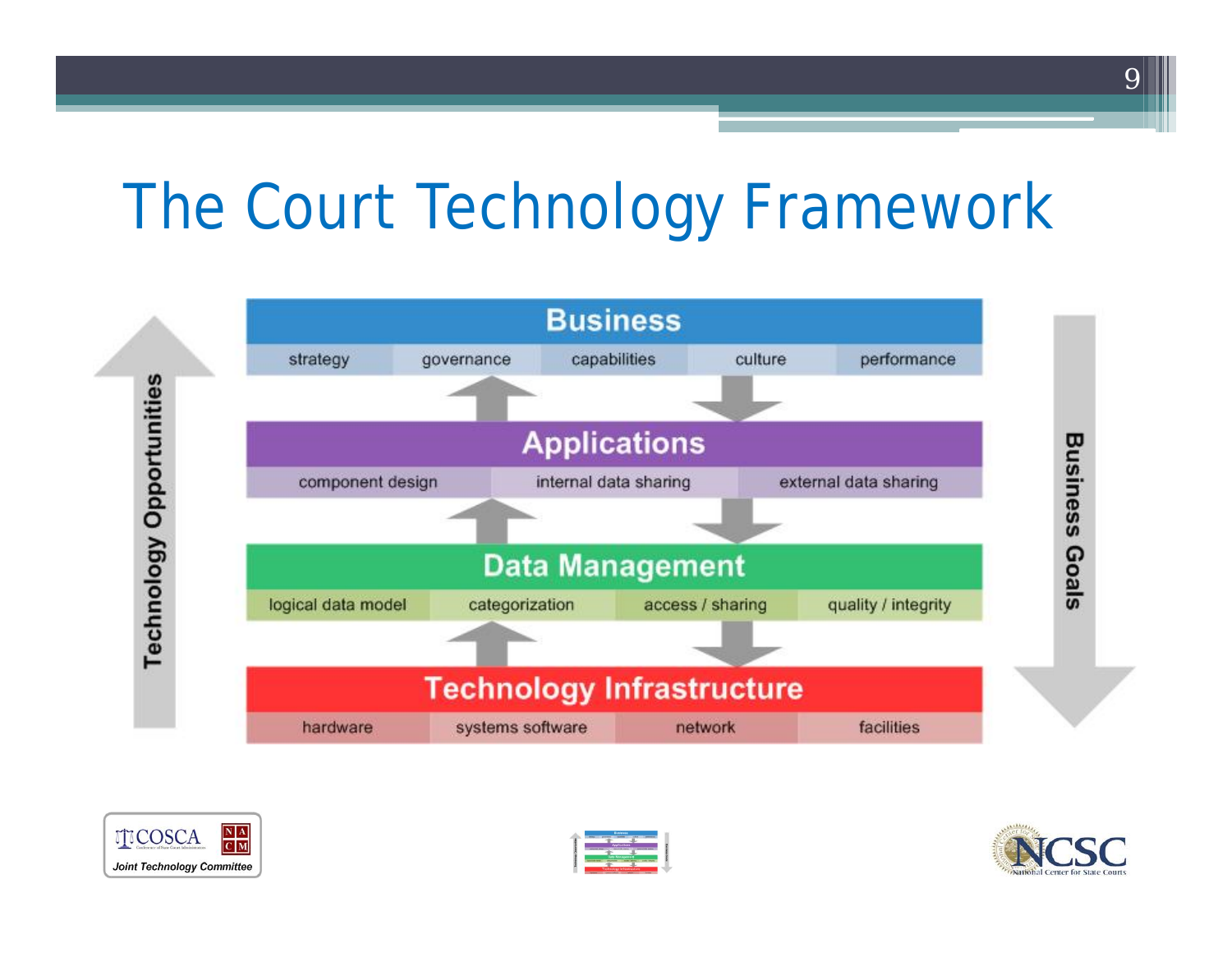### Example: Child Welfare Petition Technical Model

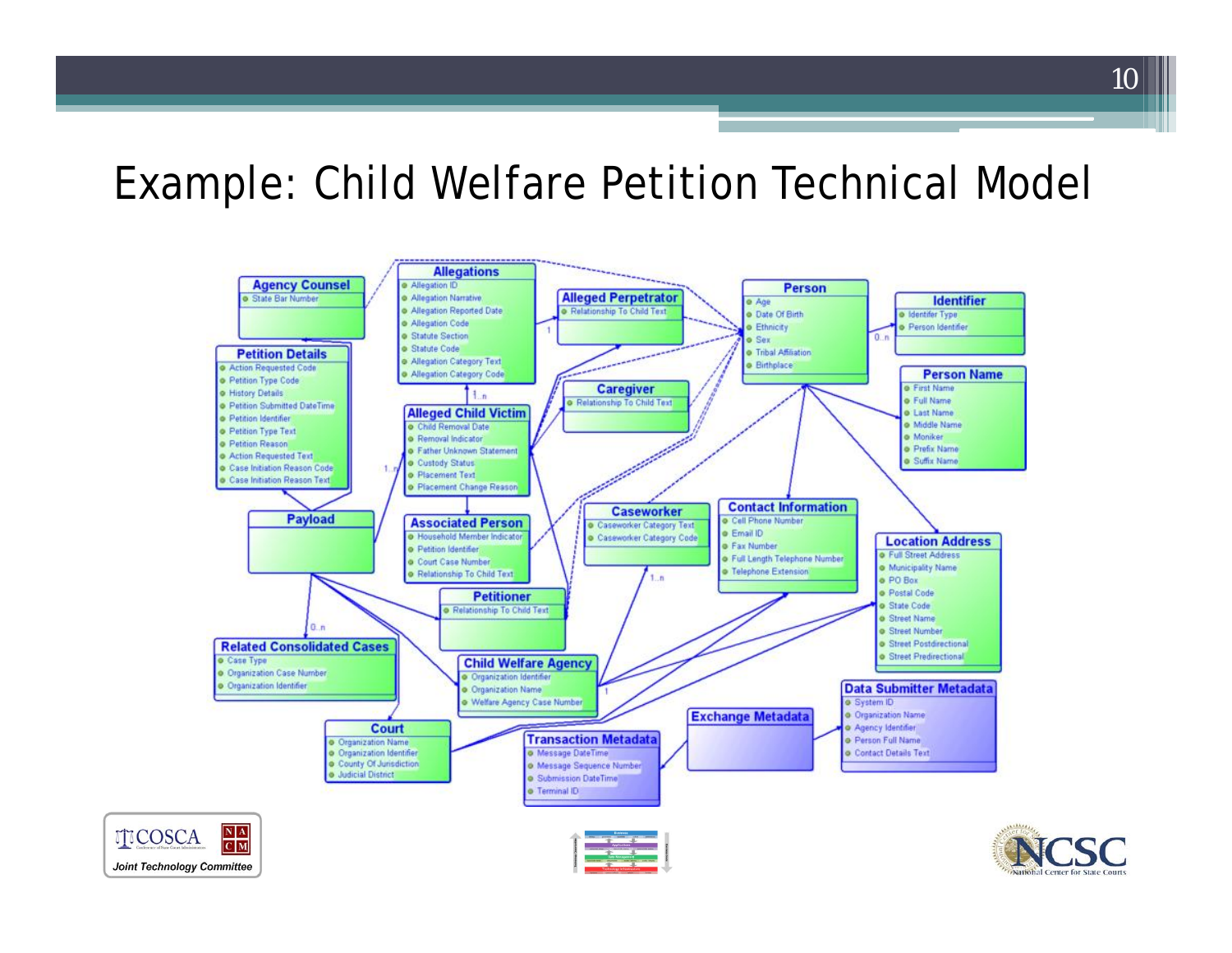#### Example: Child Welfare IEPD business information process shared between **Business** applicationsurategy qovernance capabilities culture performance interface tunities **Applications**

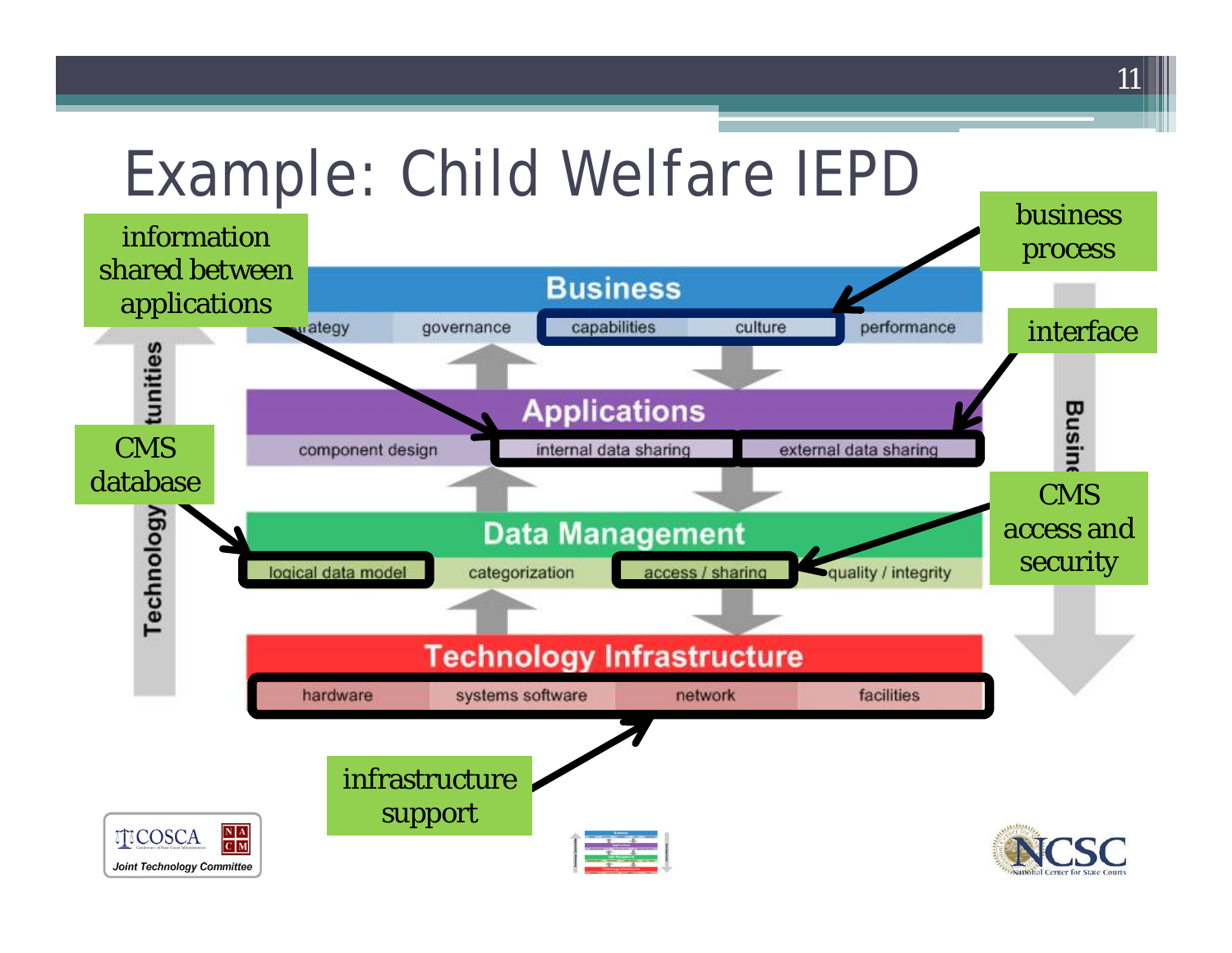## Why should court managers care?

- Success/failure of IT projects
- Time and budget
- Readiness to adapt to change



#### *2009 Standish Group study*

- successful (on time, on budget, fully functional)
- challenged (late, over budget, less than promised functionality)
- failed (cancelled or never used)





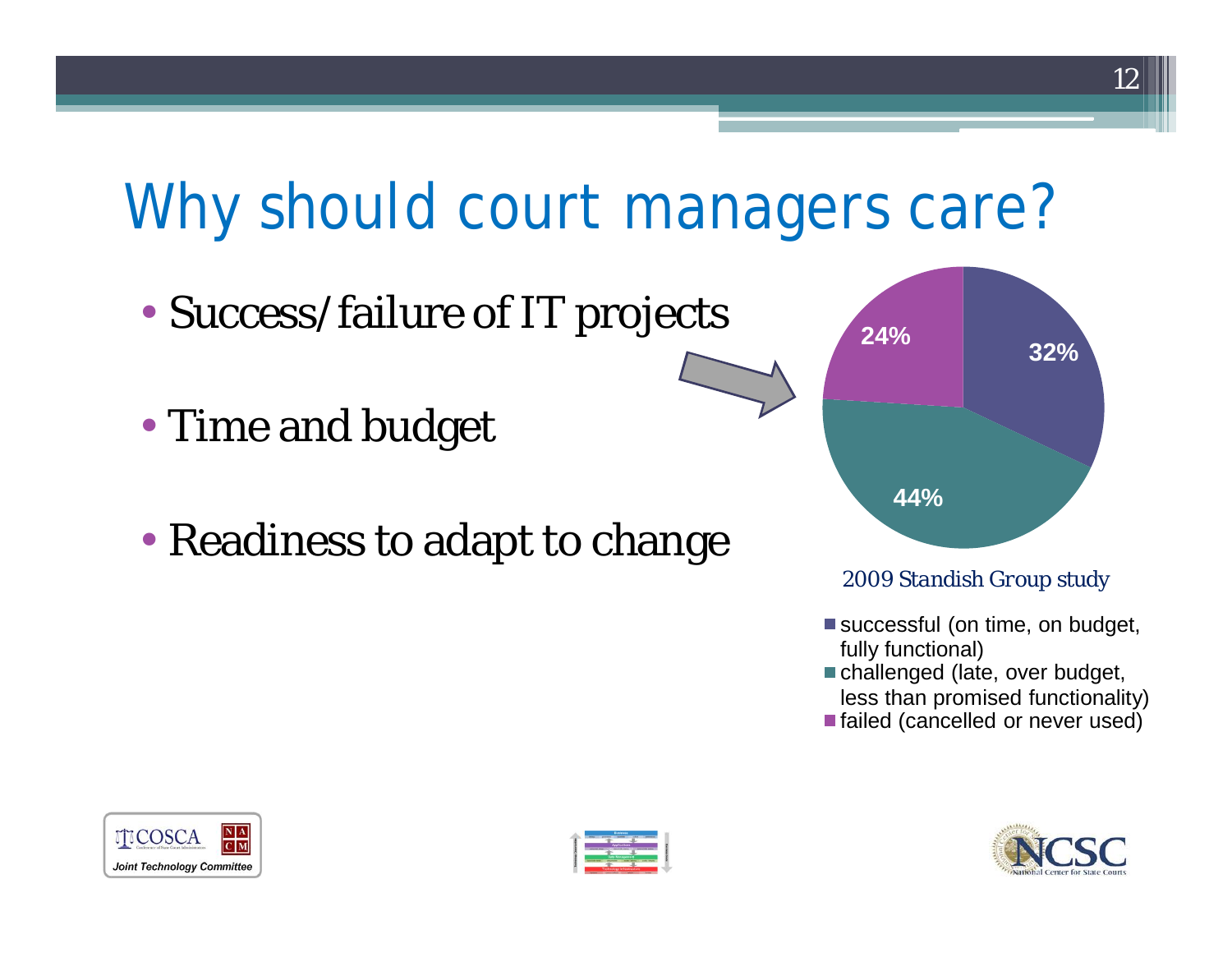# Why should IT managers care?

- Get on same wavelength with our customers
- Better communication between court staff and IT staff
	- Talk the same language
	- Helps convey design choices and why
- Aid the transition of functional requirements to the technical solution



•



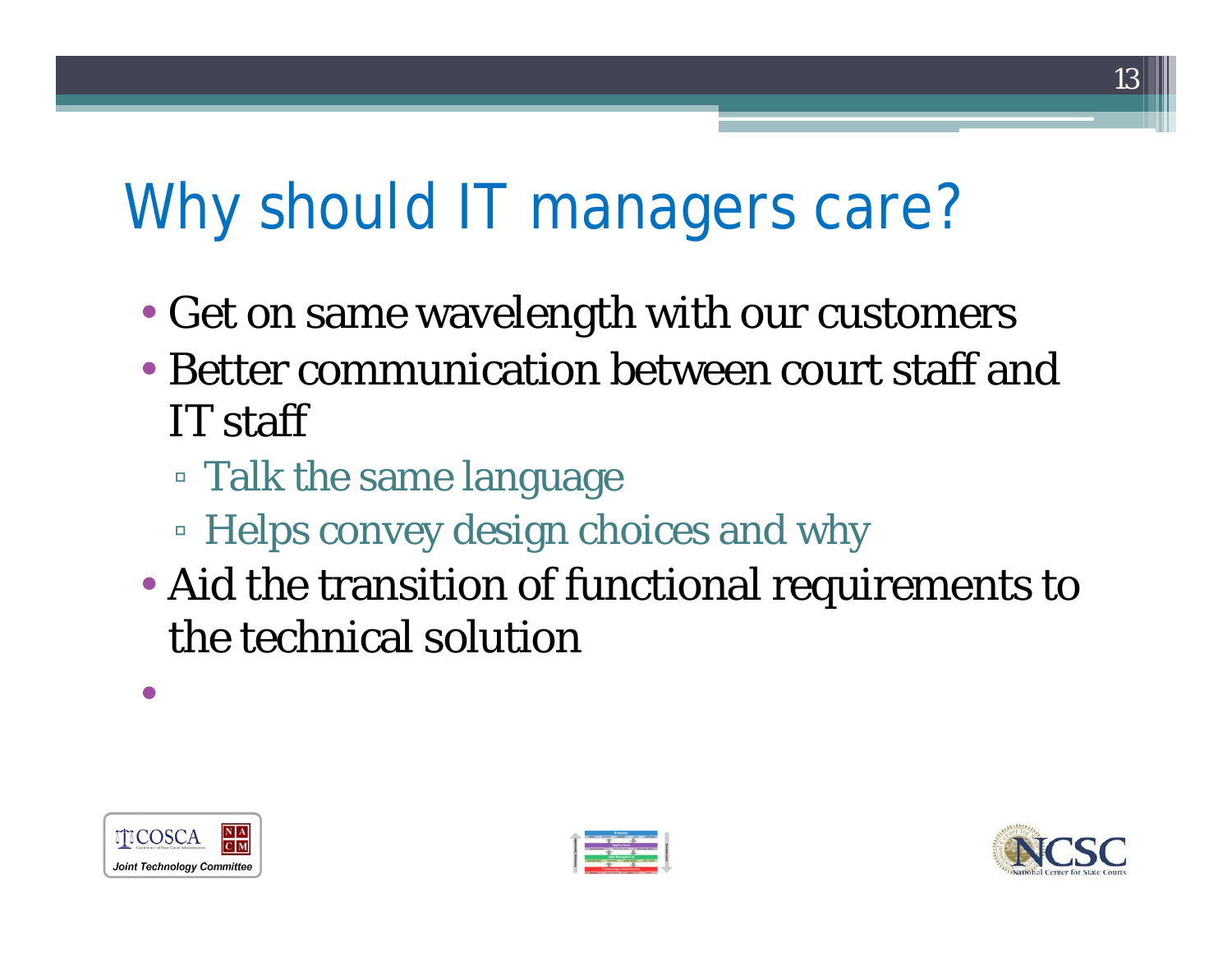# What about information sharing?

- Standardized interfaces
- More readily identify integration points
- Incorporate national initiatives
	- NIEM National Information Exchange Model
	- Reference IEPDs Information Exchange Package Documentation
	- **E. JRA Justice Reference Architecture**





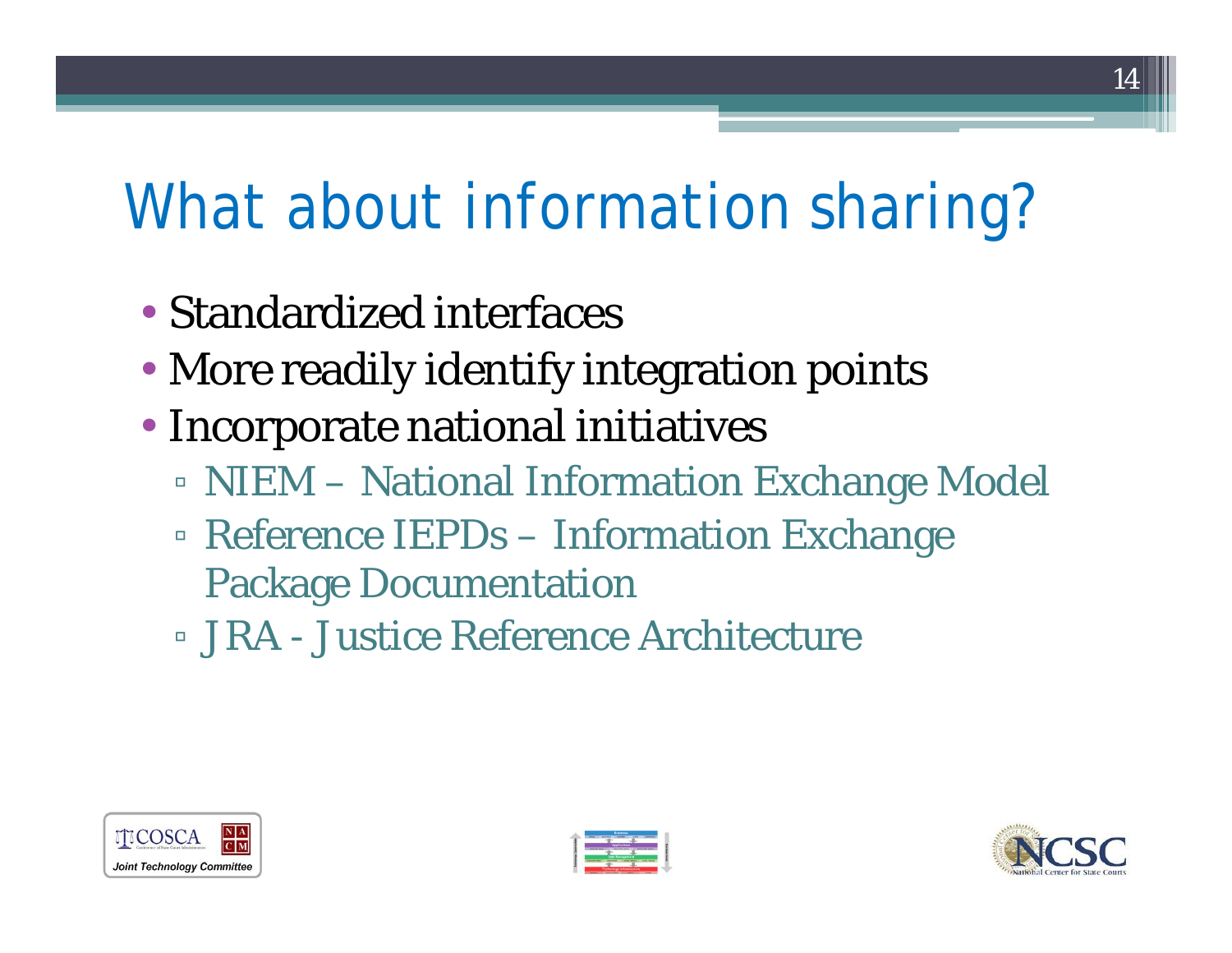### Why should developers and software vendors care?

- Better communication between users, designers, and developers
- Opportunity to better frame and articulate requirements
	- **E** Better RFPs
	- Better proposals
- More readily identify interface requirements
- Encourage component based approach





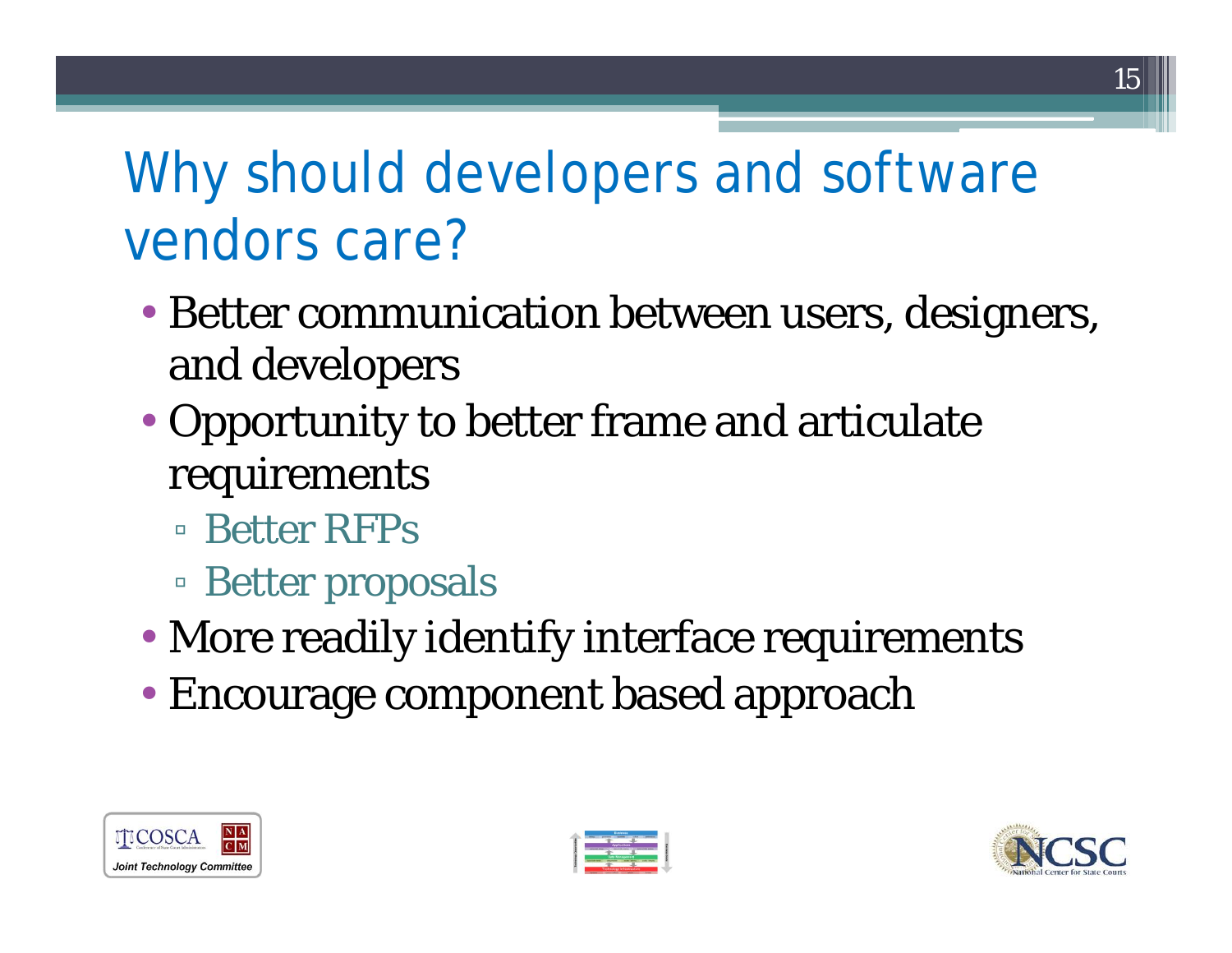### Isn't this just an Enterprise Architecture?

- The CTF could help those developing their own enterprise architecture
- Not all courts have Enterprise Architects on staff
- Plan to compare and cross-reference certain EAs
- Federal Enterprise Architecture (FEA)
- NASCIO EA Program





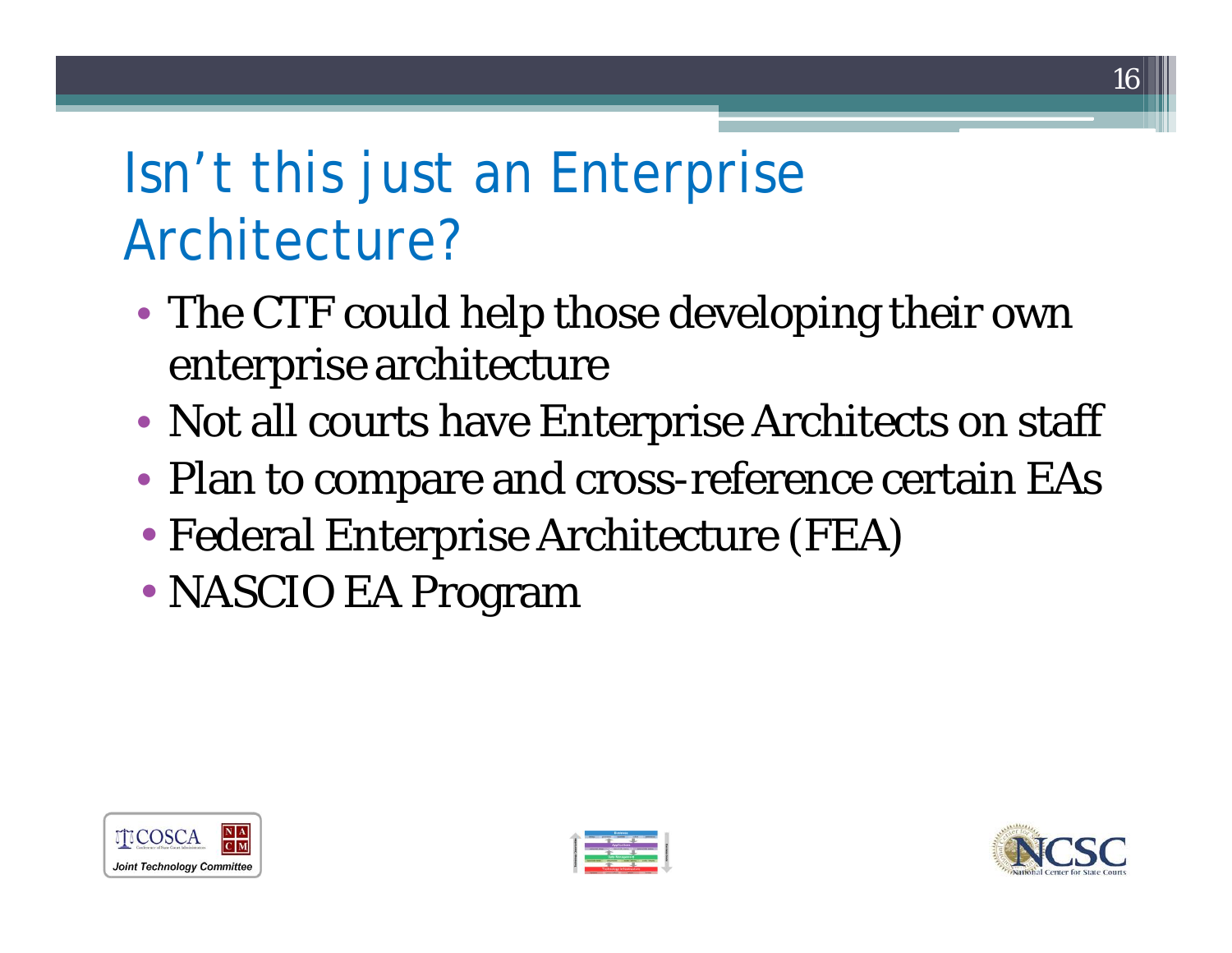# What next?

- CTF Working Group to include:
	- Administrators from large and small courts
	- Ł Judges
	- **IT managers (CITOC)**
	- **E** Vendor community (FACT)
- Possible tasks/products:
	- Overlay existing JTC projects into the framework
	- Identify and prioritize capabilities and candidates for standardized court services
	- **Explore modularity in design of court applications to** reduce reliance on proprietary enterprise systems
	- Develop strategy for outreach and education relating to the **CTF**